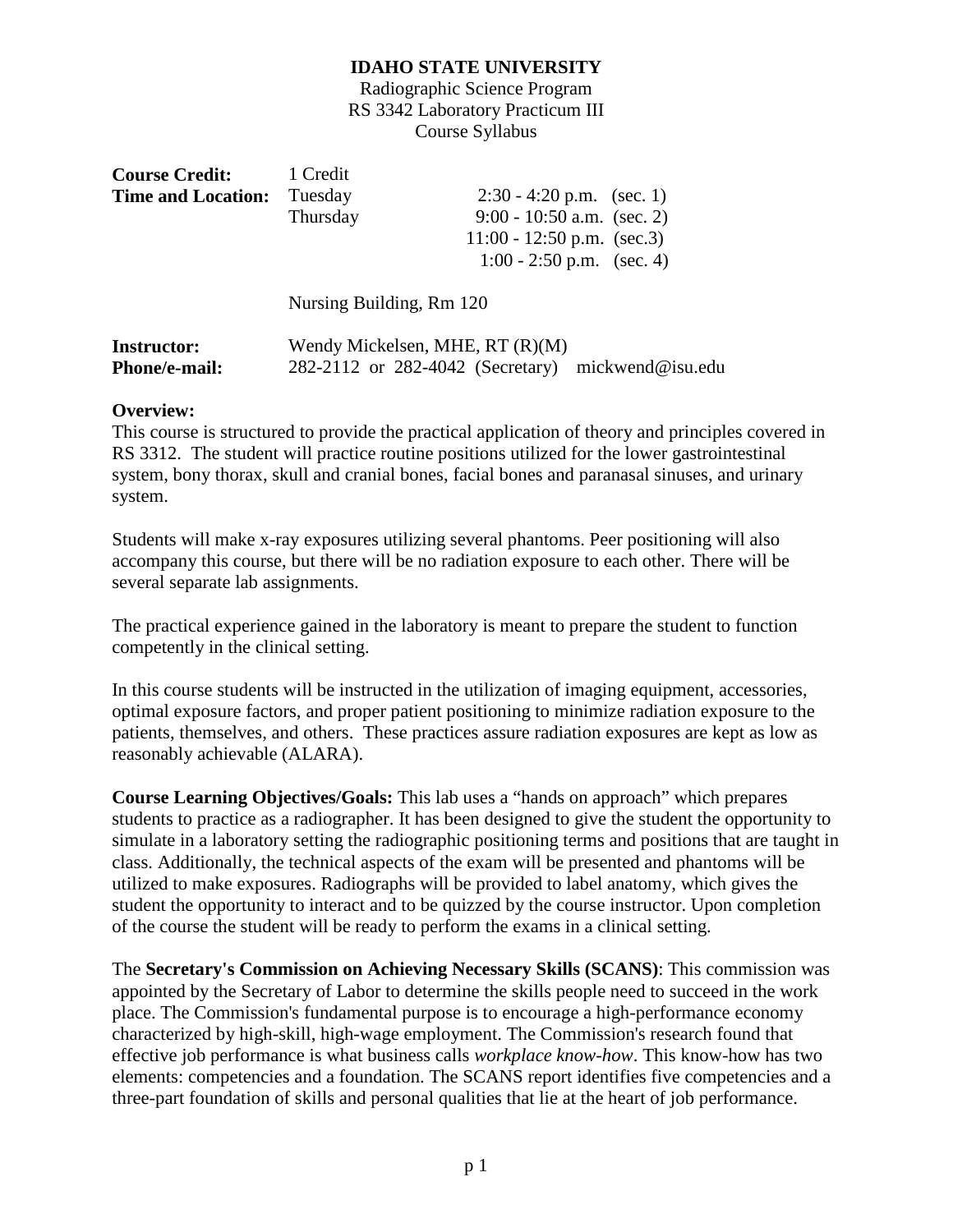Radiographic Science Program RS 3342 Laboratory Practicum III Course Syllabus

While the Commission's work ended with the report, its recommendations must be implemented; as the report stated, "...defining competencies and a foundation is not enough. Schools must teach them. Students must learn them."

http://www.academicinnovations.com/report.html

| <b>A Three Part Foundation</b> |                                                                         |  |  |
|--------------------------------|-------------------------------------------------------------------------|--|--|
| 1. Basic Skills                | reads, writes, performs arithmetic and mathematical operations, listens |  |  |
|                                | and speaks                                                              |  |  |
| 2. Thinking Skills             | thinks creatively, makes decisions, solves problems, visualizes, knows  |  |  |
|                                | how to learn, and reasons                                               |  |  |
| 3. Personal Qualities          | displays responsibility, self-esteem, sociability, self-management, and |  |  |
| integrity and honesty          |                                                                         |  |  |
| <b>The Five Competencies</b>   |                                                                         |  |  |
| 4. Resources                   | identifies, organizes, plans and allocates resources                    |  |  |
| 5. Interpersonal               | works with others                                                       |  |  |
| 6. Information                 | acquires and uses information                                           |  |  |
| 7. Systems                     | understands complex interrelationships                                  |  |  |
| 8. Technology                  | works with a variety of technologies                                    |  |  |

#### **Description of SCANS competencies are as follows:**

Each of these foundations and competencies are listed after the objective that meets the competency or skill set described above.

#### **Course Learning Outcomes:**

**Chapter 13** Lower Gastrointestinal System

| Upon completion of this chapter the student will be able to:                    | <b>SCANS</b>  |
|---------------------------------------------------------------------------------|---------------|
| Manipulate the x-ray phantoms and peers into appropriate positions for routine  | 1,2,3,4,6,7,8 |
| lower gastrointestinal system examinations.                                     |               |
| Expose phantoms for lower GI examinations in the following positions or         | 1,2,4,6,7,8   |
| projections: AP, PA, RAO, LAO, RPO, LPO, AP Axial (butterfly), lateral          |               |
| rectum, lateral decubitus, ventral decubitus.                                   |               |
| Position a lab partner and image receptor properly according to body habitus.   | 1,2,6         |
| Determine the correct image receptor size, patient ID window placement (if film | 1,2,6         |
| screen, and marker placement.                                                   |               |
| Manipulate the radiographic tube and table so that vertical, longitudinal or    | 1,2,6         |
| horizontal detents are attained.                                                |               |
| Determine the correct exposure factors of (kV, mA, time) according to accepted  | 1,2,6         |
| methods.                                                                        |               |
| Demonstrate the use of radiation protection devices by use of gonadal shields,  | 1,2,3,5,6     |
| lead aprons, and through appropriate instructions or questions to patients.     |               |
| Label radiographs for anatomy presented in this chapter.                        | 1,2,4         |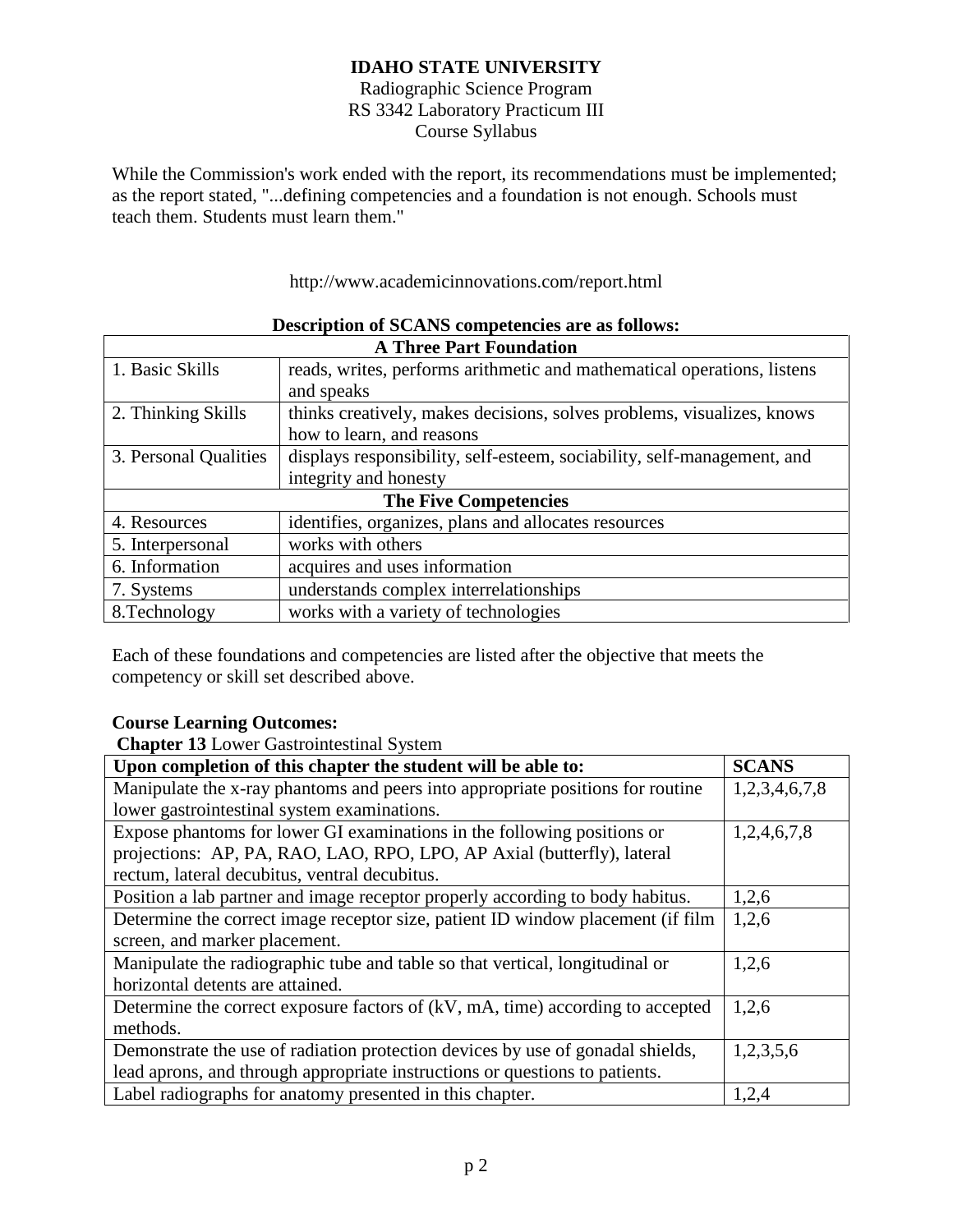## Radiographic Science Program RS 3342 Laboratory Practicum III Course Syllabus

| Analyze radiographs for accuracy of positioning and/or technique.              | 1,2,3,6   |
|--------------------------------------------------------------------------------|-----------|
| Critique radiographs based on evaluation criteria provided in the textbook and | 1,2,3,5,6 |
| provided by the instructor.                                                    |           |

# **Chapter 10** Bony Thorax

| Upon completion of this chapter the student will be able to:                      | <b>SCANS</b>    |  |
|-----------------------------------------------------------------------------------|-----------------|--|
| Manipulate the x-ray phantoms and peers into appropriate positions for            | 1,2,3,4,5,6,7,8 |  |
| radiographic examination of the bony thorax, sternum, and ribs.                   |                 |  |
| Expose phantoms in the following positions: RAO sternum, lateral sternum, and     | 1,2,4,5,6,7,8   |  |
| ribs above and below the diaphragm - PA, AP, oblique.                             |                 |  |
| Discuss the importance in performing a PA chest x-ray in addition to a rib series | 1,2,6           |  |
| examination.                                                                      |                 |  |
| Determine the correct image receptor size, patient ID window placement (if film   | 1,2,6           |  |
| screen), and marker placement.                                                    |                 |  |
| Position a lab partner and image receptor properly according to body habitus.     | 1,2,3,5         |  |
| Manipulate the radiographic tube and table so that vertical, longitudinal, or     | 1,2,6           |  |
| horizontal detents are attained.                                                  |                 |  |
| Determine the correct exposure factors of $(kV, mA, time)$ according to accepted  | 1,2,6           |  |
| methods.                                                                          |                 |  |
| Demonstrate the use and value the importance of radiation protection by use of    | 1,2,3,5,6       |  |
| gonadal shields, lead aprons, and through appropriate instructions or questions   |                 |  |
| to the patient.                                                                   |                 |  |
| Label radiographs for anatomy presented in this chapter.                          | 1,2,4           |  |
| Analyze radiographs for accuracy of positioning and/or technique.                 | 1,2,3,6         |  |
| Critique radiographs based on evaluation criteria provided in the textbook.       | 1,2,3,5,6       |  |

# **Chapter 11** Skull and Cranial Bones

| Upon completion of this chapter the student will be able to:                     | <b>SCANS</b>  |
|----------------------------------------------------------------------------------|---------------|
| Manipulate the x-ray phantoms and peers into appropriate positions for           | 1,2,3,4,6,8   |
| radiographic examinations of the skull and cranial bones.                        |               |
| Expose phantoms for skull and cranial bone exams in the following positions or   | 1,2,4,5,6,7,8 |
| projections: AP Axial (Towne Method), lateral, PA Axial (Caldwell Method), PA    |               |
| 0°, SMV, and PA Axial (Haas Method).                                             |               |
| Perform a trauma skull series with the phantom wearing a cervical collar.        | 1,2,4,6,7,8   |
| Determine the correct image receptor size, patient ID window placement (if film  | 1,2,3,5       |
| screen), and marker placement.                                                   |               |
| Manipulate the radiographic tube and table so that vertical, longitudinal, or    | 1,2,6         |
| horizontal detents are attained.                                                 |               |
| Manipulate the radiographic tube for routine and non-routine positions including | 1,2,6         |
| cross table positioning.                                                         |               |
| Determine the correct exposure factors of (kV, mA, time) according to accepted   | 1,2,6         |
| methods.                                                                         |               |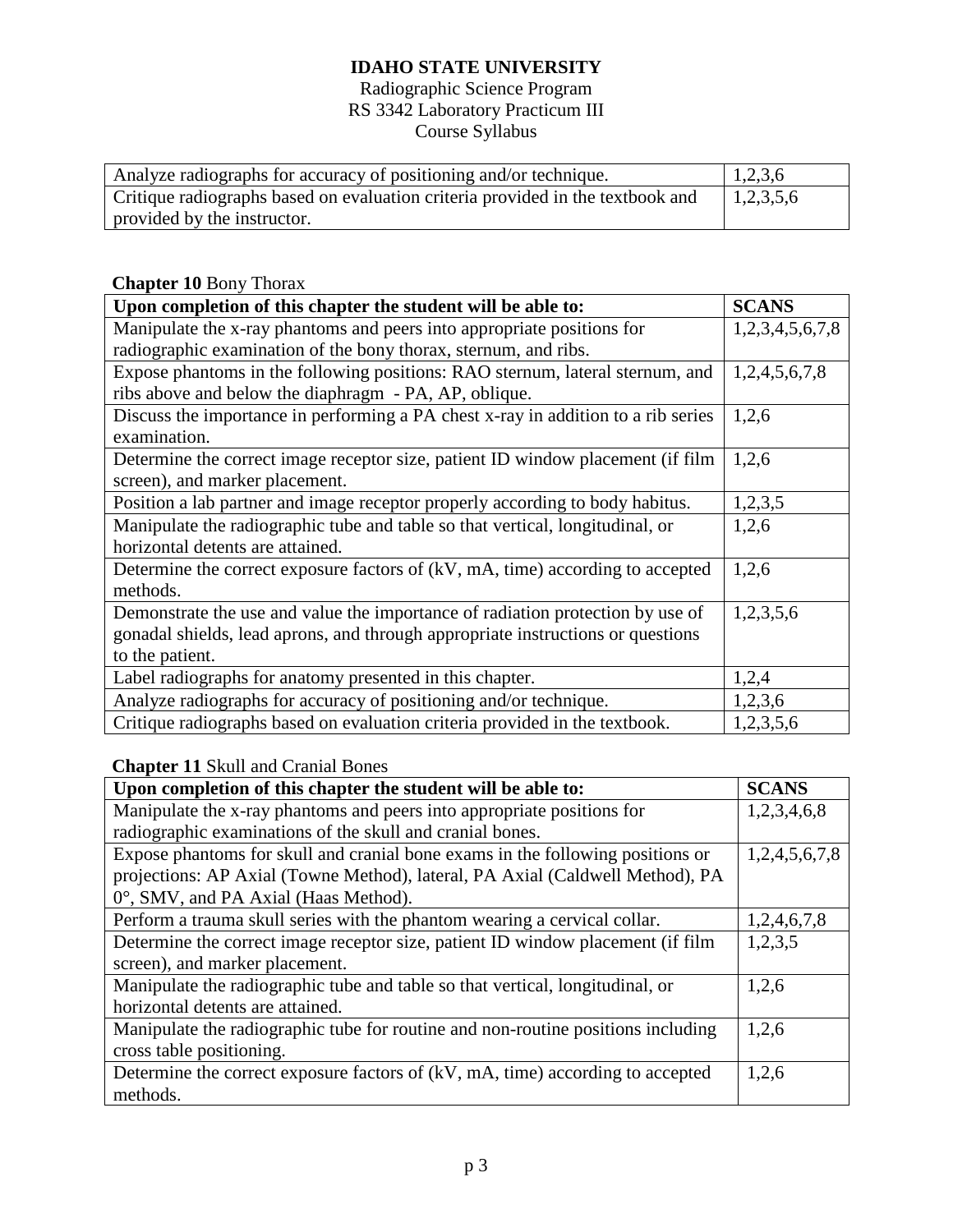## Radiographic Science Program RS 3342 Laboratory Practicum III Course Syllabus

| Demonstrate the use and value the importance of radiation protection by use of<br>gonadal shields, lead aprons, and through appropriate instructions or questions to | 1,2,6 |
|----------------------------------------------------------------------------------------------------------------------------------------------------------------------|-------|
| the patient.                                                                                                                                                         |       |
| Label radiographs for anatomy presented in this chapter.                                                                                                             |       |
| Analyze radiographs for accuracy of positioning and/or technique.                                                                                                    |       |
| Critique radiographs based on evaluation criteria provided in the textbook and                                                                                       |       |
| provided by the instructor.                                                                                                                                          |       |

## **Chapter 11** Facial Bones and Paranasal Sinuses

| Upon completion of this chapter the student will be able to:                                                      |         |  |
|-------------------------------------------------------------------------------------------------------------------|---------|--|
| Manipulate the x-ray phantoms and peers into appropriate positions for the facial                                 |         |  |
| bones and paranasal sinuses.                                                                                      |         |  |
| Expose phantoms for the facial bones and paranasal sinuses in the following                                       | 1,2,6,8 |  |
| positions or projections: AP Axial (Towne Method), lateral, PA Axial (Caldwell)                                   |         |  |
| Method), PA 0°, Parietoacantial (Waters), Modified Parietoacantial (Modified                                      |         |  |
| Waters), SMV, Parietoorbital (Rhese Method), and axiolateral obliques.                                            |         |  |
| Determine the correct image receptor size, patient ID window placement (if film<br>screen), and marker placement. | 1,2,6   |  |
| Manipulate the radiographic tube and table so that vertical, longitudinal, or                                     | 1,2,6   |  |
| horizontal detents are attained.                                                                                  |         |  |
| Manipulate the radiographic tube for routine and non-routine positions including                                  |         |  |
| cross table positioning.                                                                                          |         |  |
| Determine the correct exposure factors of (kV, mA, time) according to accepted                                    |         |  |
| methods.                                                                                                          |         |  |
| Demonstrate the use and value the importance of radiation protection by use of                                    |         |  |
| gonadal shields, lead aprons, and through appropriate instructions or questions to                                |         |  |
| the patient.                                                                                                      |         |  |
| Label radiographs for anatomy presented in this chapter.                                                          |         |  |
| Analyze radiographs for accuracy of positioning and/or technique.                                                 |         |  |
| Critique radiographs based on evaluation criteria provided in the textbook and                                    |         |  |
| provided by the instructor.                                                                                       |         |  |

### **Chapter 14** Urinary System

| Upon completion of this chapter the student will be able to:                      |  |  |
|-----------------------------------------------------------------------------------|--|--|
| Manipulate the x-ray phantoms and peers into appropriate positions for routine    |  |  |
| urinary system examinations (VCUG, IVU, retrograde pyelogram).                    |  |  |
| Expose phantoms for the exams presented in this chapter in the following          |  |  |
| positions: AP, PA, RPO, LPO, lateral.                                             |  |  |
| Perform a contrast history questionnaire on a peer.                               |  |  |
| Position a lab partner and the image receptor properly according to body habitus. |  |  |
| Discuss the importance of timing IVU examinations.                                |  |  |
| Determine the correct image receptor size, patient ID window placement (if film   |  |  |
| screen), and marker placement.                                                    |  |  |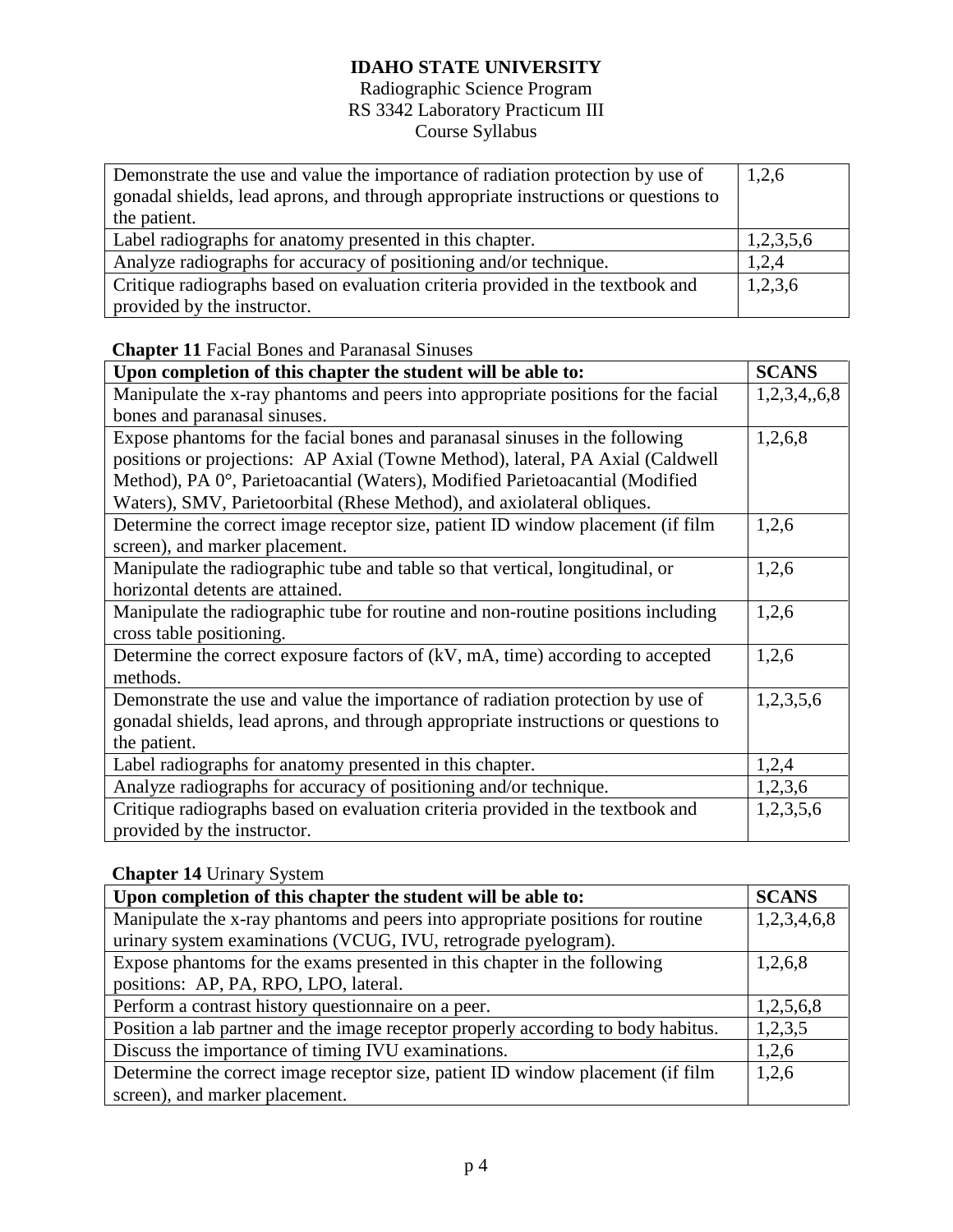#### Radiographic Science Program RS 3342 Laboratory Practicum III Course Syllabus

| Determine the correct exposure factors of (kV, time, mA) according to accepted     | 1,2,6       |  |
|------------------------------------------------------------------------------------|-------------|--|
| methods.                                                                           |             |  |
| Demonstrate successful venipuncture in the antecubital fossa by obtaining a        | 1,2,4,5,6,7 |  |
| flashback using a butterfly needle.                                                |             |  |
| Demonstrate the use and value the importance of radiation protection by use of     |             |  |
| gonadal shields, lead aprons, and through appropriate instructions or questions to |             |  |
| the patient.                                                                       |             |  |
| Label radiographs for anatomy presented in this chapter.                           | 1,2,4       |  |
| Analyze radiographs for accuracy of positioning and/or technique.                  | 1,2,3,6     |  |
| Critique radiographs based on evaluation criteria provided in the textbook and     | 1,2,3,5,6   |  |
| provided by the instructor.                                                        |             |  |

#### **Required Text:**

Bontrager, K.L. *Radiographic Positioning and Related Anatomy*, 2014, 8th ed., Mosby Year Book, St. Louis.

Bontrager, K.L. *Workbook and Laboratory Manual Radiographic Positioning and Related Anatomy,* Vol. I & II, Mosby Year Book, St. Louis.

**Method of Presentation:** Informal lecture, Lab assignments, and Practical Positioning.

**Code of Ethics:** RS 3342 adheres to the ISU Code of Conduct. In particular, academic dishonesty, however small, creates a breach in academic integrity. A student's participation in this course comes with the expectation that his or her work will be completed in full observance of the ISU Code of Student Conduct.

**Academic Dishonesty Policy:** Academic dishonesty (cheating, plagiarism, etc.) will not be tolerated in this class and may result in suspension or dismissal from this course and from the program. Cases will also be referred to the Dean of Students for possible dismissal from the university.

Cheating includes, but is not limited to, (1) use of any unauthorized assistance in taking quizzes, tests, or examinations; (2) dependence upon the aid of sources beyond those authorized by the instructor in writing papers, preparing reports, solving problems, or completing other assignments; or (3) the acquisition of tests or other academic materials belonging to the university faculty or staff without permission.

Plagiarism includes, but is not limited to, the use of, by paraphrase or direct quotation without correct recognition, the published or unpublished works of another person. The use of materials generated by agencies engaged in "selling" term papers is also plagiarism.

Many components RS 3342 are designed to be highly interactive. Students are encouraged to take full advantage of the many resources available including Internet sites, handouts and